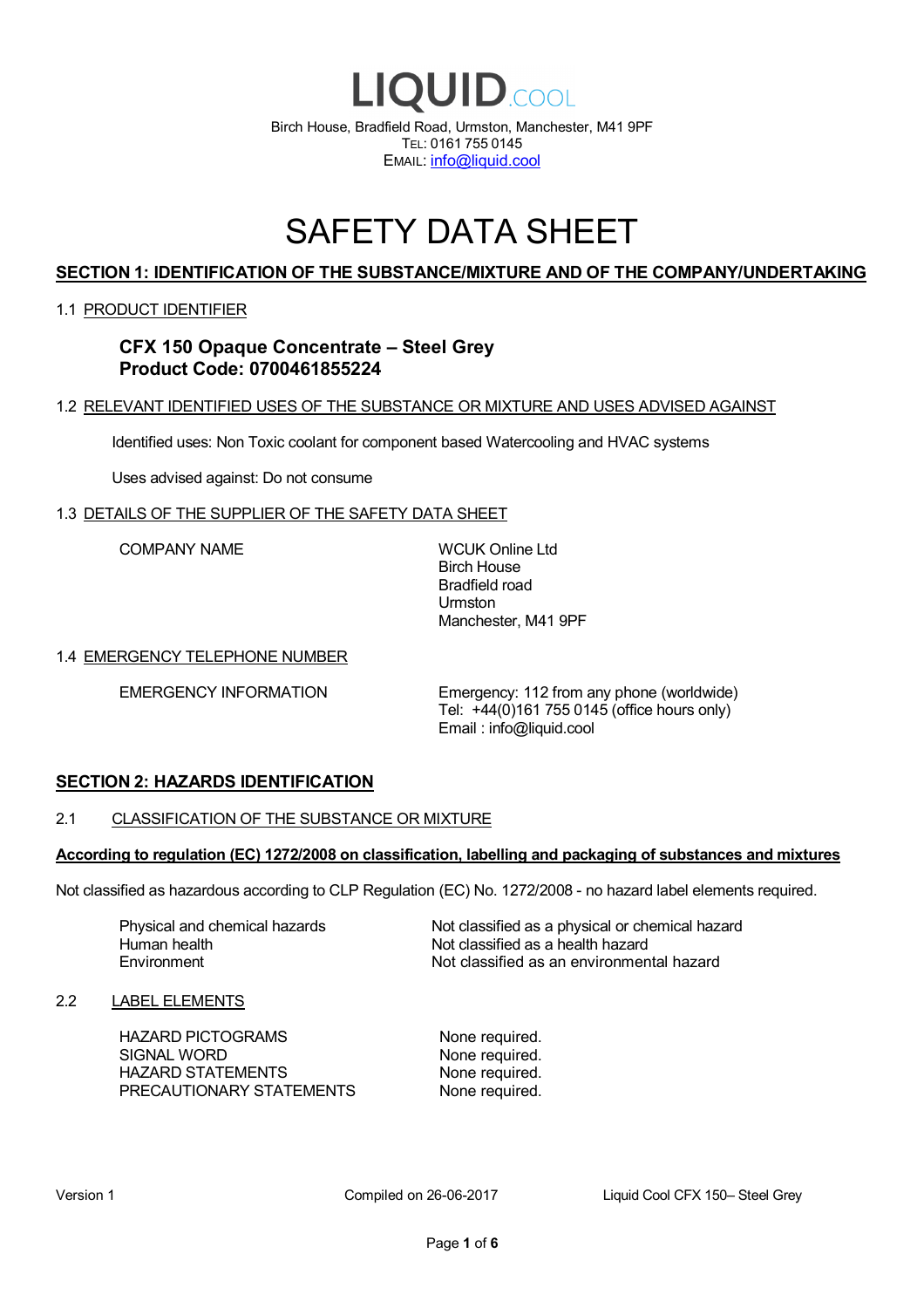

Birch House, Bradfield Road, Urmston, Manchester, M41 9PF TEL: 0161 755 0145 EMAIL: info@liquid.cool

### 2.3 OTHER HAZARDS.

Not applicable.

# **SECTION 3: COMPOSITION / INFORMATION ON INGREDIENTS**

Listed in order of concentration, all ingredients classified as non-toxic.

| <b>Component - Ultra PURE Distilled Water</b><br>Concentration | 32-64%   |
|----------------------------------------------------------------|----------|
| CAS No.                                                        | 732-18-5 |
|                                                                |          |

| Component - Monoethylene glycol (ethane-1, 2-diol) inc DeTox™<br>Concentration | 36-68%    |
|--------------------------------------------------------------------------------|-----------|
| ! EC No.                                                                       | 203-473-3 |
| I CAS No.                                                                      | 107-21-1  |

| Component - 1,2-Benzisothiazolin-3-one<br>Concentration | $0.2 - 1.0\%$ |
|---------------------------------------------------------|---------------|
| CAS No.                                                 | 2634-33-5     |

The classification listed for monoethylene glycol above is that which is listed, according to Regulation (EC) No. 1272/2008 (CLP) for neat monoethylene glycol. However, the monoethylene glycol present in this mixture is rendered non-toxic (as determined by an EPA certified laboratory) upon the addition of our labs patented DeTox™ additive.

### **SECTION 4: FIRST AID MEASURES**

| 4.1 | DESCRIPTION OF FIRST AID MEASURES<br><b>GENERAL INFORMATION</b> | When safe to do so remove the person from the source of<br>exposure giving consideration as to whether this may cause<br>discomfort.                                                                  |
|-----|-----------------------------------------------------------------|-------------------------------------------------------------------------------------------------------------------------------------------------------------------------------------------------------|
|     | <b>INGESTION</b>                                                | Move the affected person to fresh air and keep warm in a<br>position comfortable for breathing. Rinse mouth thoroughly with<br>water. Get medical attention if any discomfort continues.              |
|     | <b>INHALATION</b>                                               | Move the affected person to fresh air.                                                                                                                                                                |
|     | EYE CONTACT                                                     | Rinse immediately with plenty of water. Remove any contact<br>lenses and open eyelids wide apart. Continue to rinse for at<br>least 15 minutes. Get medical attention if any discomfort<br>continues. |
|     | <b>SKIN CONTACT</b>                                             | Remove contaminated clothing immediately and wash skin with<br>soap and water                                                                                                                         |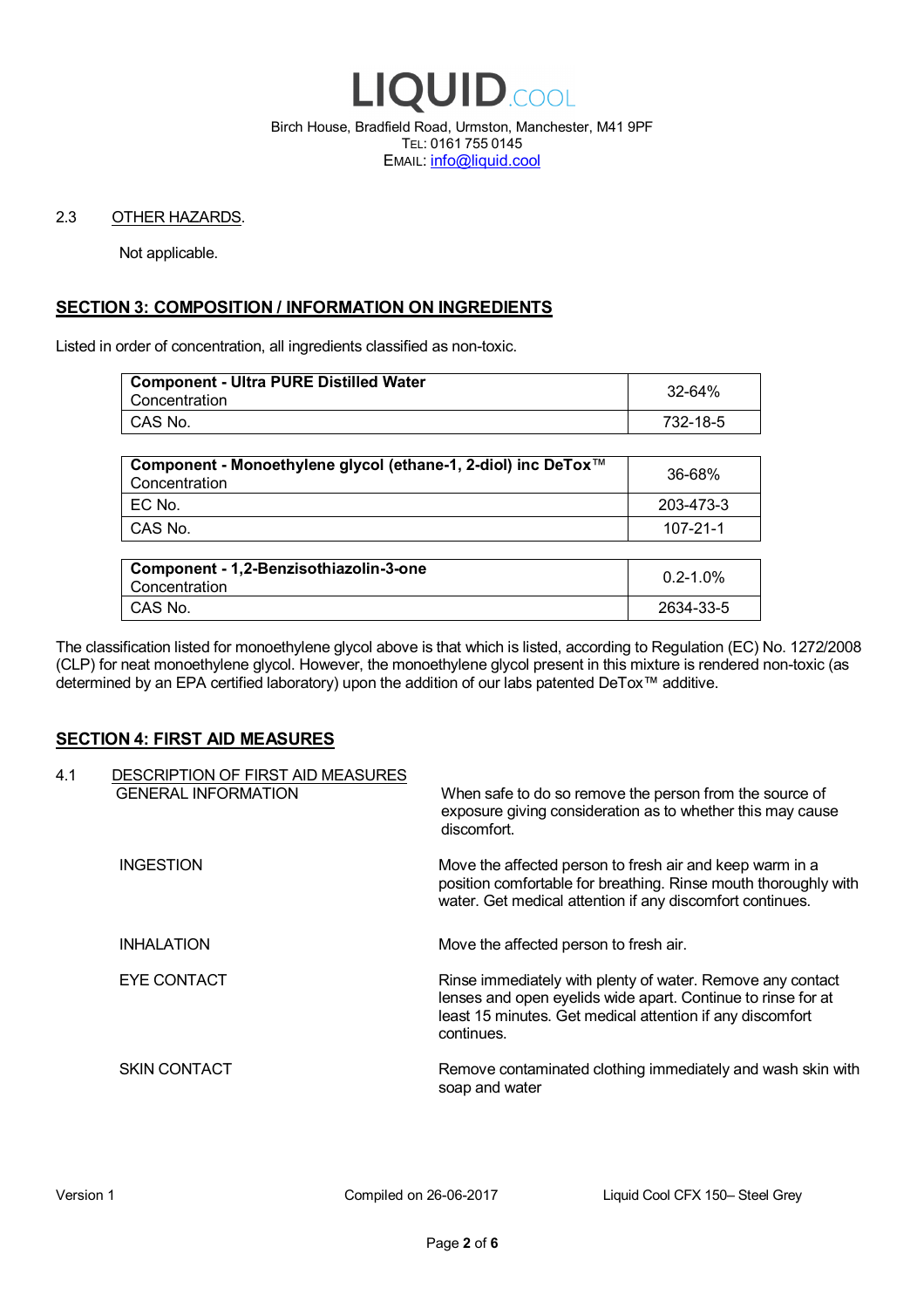

EMAIL: info@liquid.cool

### **SECTION 5: FIRE FIGHTING MEASURES**

### 5.1 EXTINGUISHING MEDIA

Material will not burn. Substance is non-combustible; use agent most appropriate to extinguish surrounding fire.

### 5.2 SPECIAL HAZARDS ARISING FROM THE SUBSTANCE OR MIXTURE

None determined.

# **SECTION 6: ACCIDENTAL RELEASE MEASURES**

### 6.1 PERSONAL PRECAUTIONS, PROTECTIVE EQUIPMENT AND EMERGENCY PROCEDURES

Wash skin with soap and water.

### 6.2 ENVIRONMENTAL PRECAUTIONS

Do not discharge into drains, water courses or onto the ground.

### 6.3 METHODS AND MATERIALS FOR CONTAINMENT AND CLEANING UP

Absorb spillage with damp, non-combustible material, then lush the contaminated area with water.

### **SECTION 7: HANDLING AND STORAGE**

7.1 HANDLING

No special measures necessary.

### 7.2 CONDITIONS FOR SAFE STORAGE, INCLUDING ANY INCOMPATIBILITIES

Store in distributed container, with induction seal intact (where applicable), keep out of reach of children and not in direct sunlight to preserve up to the maximum storage time stated below.

Storage stability: Storage period: 36 months

# **SECTION 8 EXPOSURE CONTROLS / PERSONAL PROTECTION**

8.1 Specific end uses:

Ingredients with occupational exposure limits to be monitored: Not applicable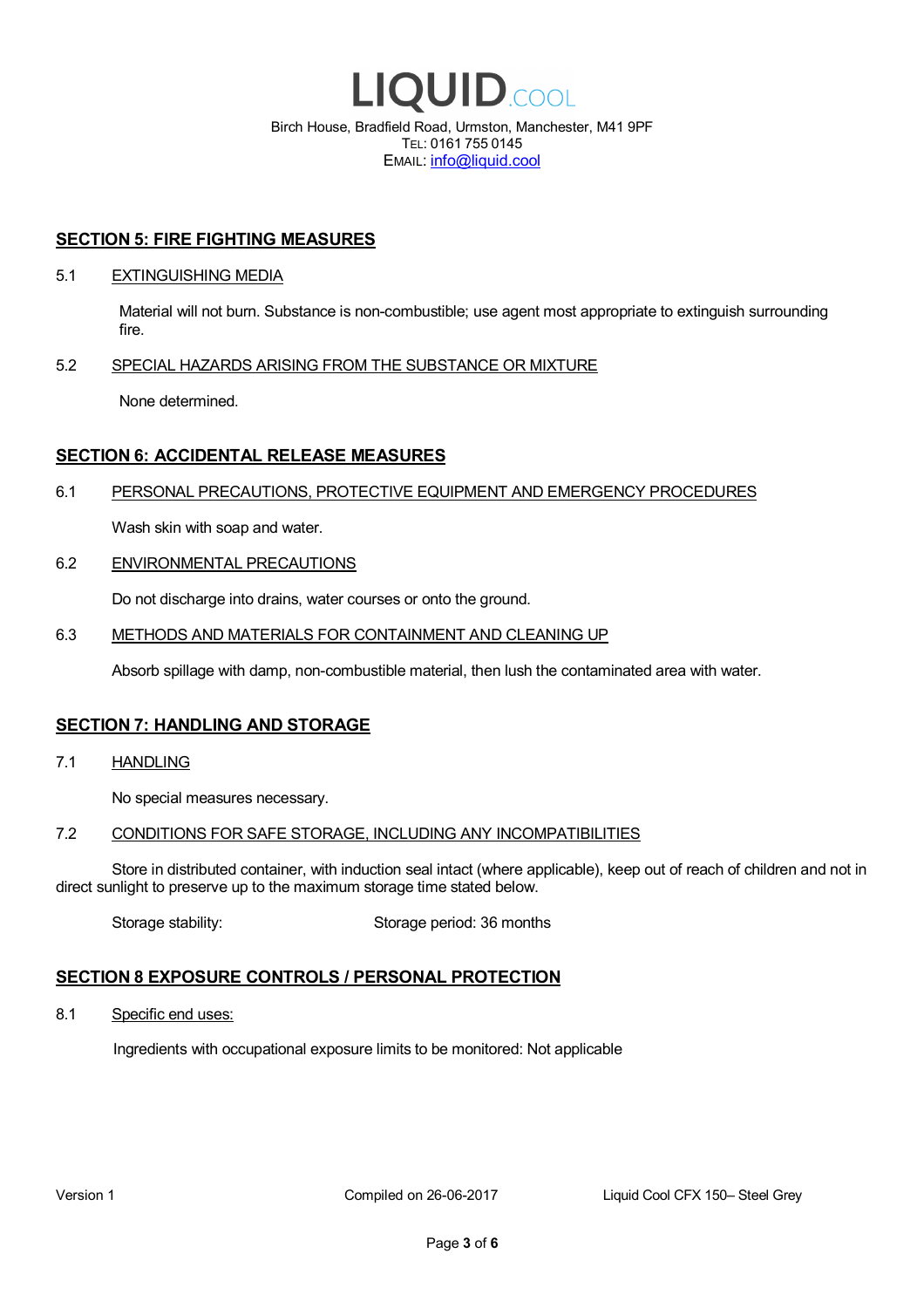# LIQUID.COOL

Birch House, Bradfield Road, Urmston, Manchester, M41 9PF TEL: 0161 755 0145 EMAIL: info@liquid.cool

### 8.2 EXPOSURE CONTROLS

Respiratory Protection **None required.**<br>
Hand Protection **None required.** Eye Protection **None required.** Body protection None required.

Exposure Controls **Exposure Controls** No exposure controls necessary. None required.

# **SECTION 9: PHYSICAL AND CHEMICAL PROPERTIES**

### 9.1 INFORMATION ON BASIC PHYSICAL AND CHEMICAL PROPERTIES

FORM Liquid COLOUR Grey BOILING POINT FLAMMABILTY **DENSITY** SOLUBILTY IN WATER

pH<br>
DDOUR
20°C)
2000UR
2000UR
2000UR
2000UR Non-pungent but characteristic aroma 100°C Product is not classified as flammable 1.04 - 1.15 (g/cm3) Soluble in water

# 9.2 OTHER INFORMATION

Not determined.

# **SECTION 10: STABILITY AND REACTIVITY**

10.1 REACTIVITY

There are no known reactivity hazards associated with this product.

10.2 CHEMICAL STABILITY

Stable at normal conditions when used as recommended

10.3 POSSIBILITY OF HAZARDOUS REACTIONS

Not applicable

10.4 CONDITIONS TO AVOID

None known.

### 10.5 INCOMPATIBLE MATERIALS

Strong acids, strong alkalis and strong oxidising agents.

### 10.6 HAZARDOUS DECOMPOSITION PRODUCTS

No known hazardous decomposition products.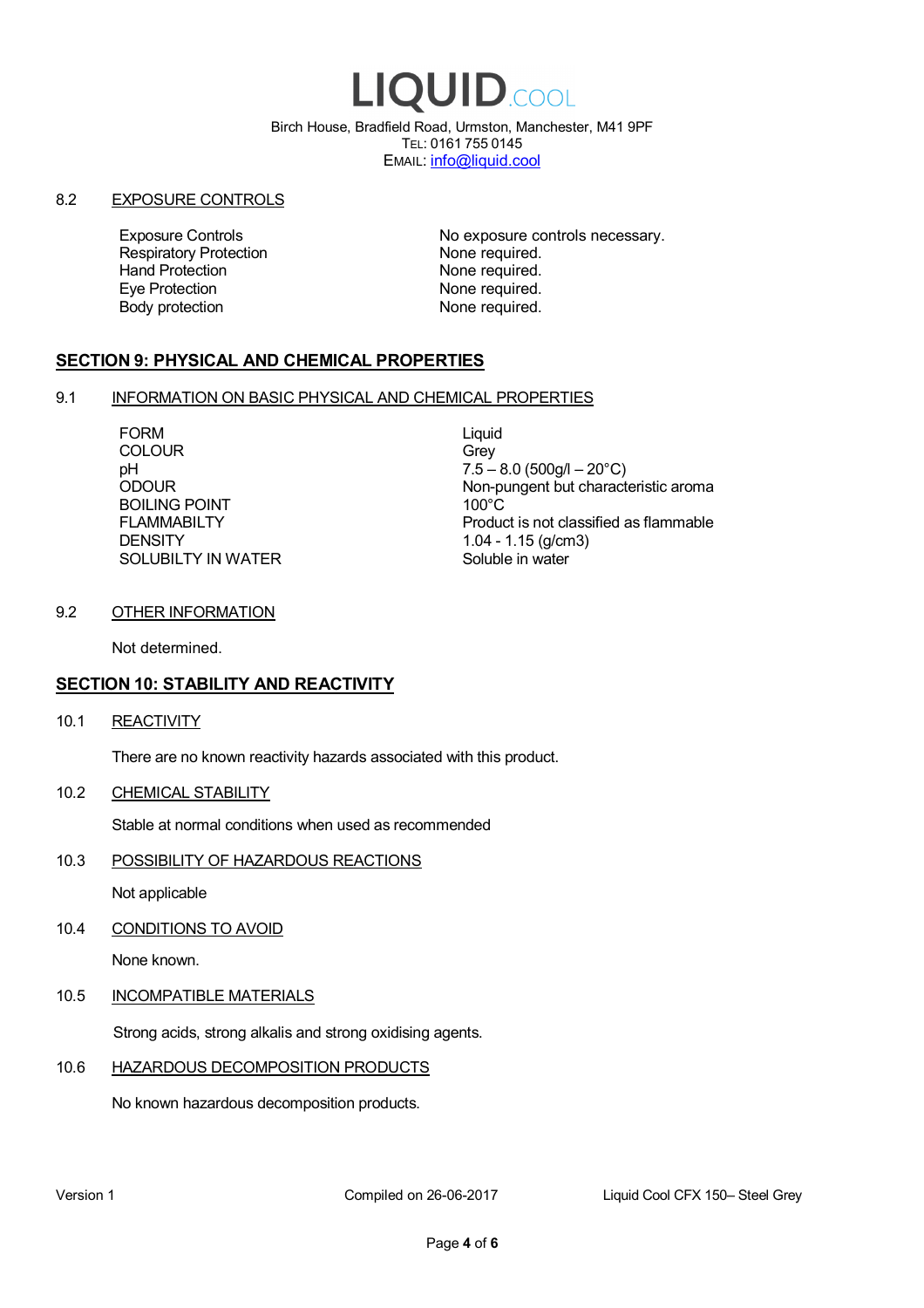LIQUID.COOL Birch House, Bradfield Road, Urmston, Manchester, M41 9PF TEL: 0161 755 0145 EMAIL: info@liquid.cool

# **SECTION 11: TOXICOLOGICAL INFORMATION**

### 11.1 INFORMATION ON TOXICOLOGICAL EFFECTS

Irritant effect on eves: Non Irritant (rabbit) Irritant effect on skin: Non-irritant (rabbit)

Acute oral toxicity: The addition of our patented DeTox™ additive to monoethylene glycol results in a mixture that is classified as non-toxic with an LD50, oral, rat >15,000 mg/kg bw..

### **SECTION 12: ECOLOGICAL INFORMATION**

12.1 TOXICITY LC50, 96 hours, fish: EC50, 48 hours, daphnia magna: EC50, 96 hours, aquatic plants:

>100 mg/L - not classified harmful to fish >100 mg/L - not classified harmful to daphnia >100 mg/L - not classified as harmful to plants

### 12.2 PERSISTENCE AND DEGRADABILITY

This product is readily biodegradable (90% over 10 days)

12.3 BIOACCUMULATIVE POTENTIAL

Will not bio-accumulate. Partition coefficient - not determined

12.4 MOBILITY IN SOIL

Product is mobile in soil as it is water soluble.

# **SECTION 13: DISPOSAL CONSIDERATIONS**

13.1 WASTE TREATMENT METHOD Dispose in accordance with Local Waste Disposal Authority EWC no:070101

Container is made from Polyethylene Terephthalate (PET) and is domestically recycling.

### **SECTION 14: TRANSPORT INFORMATION**

|           | <b>TRANSPORT CLASS</b>            | Classified as non-dangerous goods for transport.                                     |
|-----------|-----------------------------------|--------------------------------------------------------------------------------------|
| 14.1      | UN NUMBER                         | Product not hazardous for transport - no information required                        |
| 14.2      | PROPER SHIPPING NAME              | Product not hazardous for transport - no information required                        |
| 14.3      | <b>TRANSPORT HAZARD CLASS(ES)</b> | Product not hazardous for transport - no information required                        |
| 14.4      | <b>PACKING GROUP</b>              | Product not hazardous for transport - no information required                        |
| 14.5      | ENVIRONMETAL HAZARDS              | Product not classed as an environmentally hazardous substance<br>or marine pollutant |
| Version 1 | Compiled on 26-06-2017            | Liquid Cool CFX 150-Steel Grey                                                       |